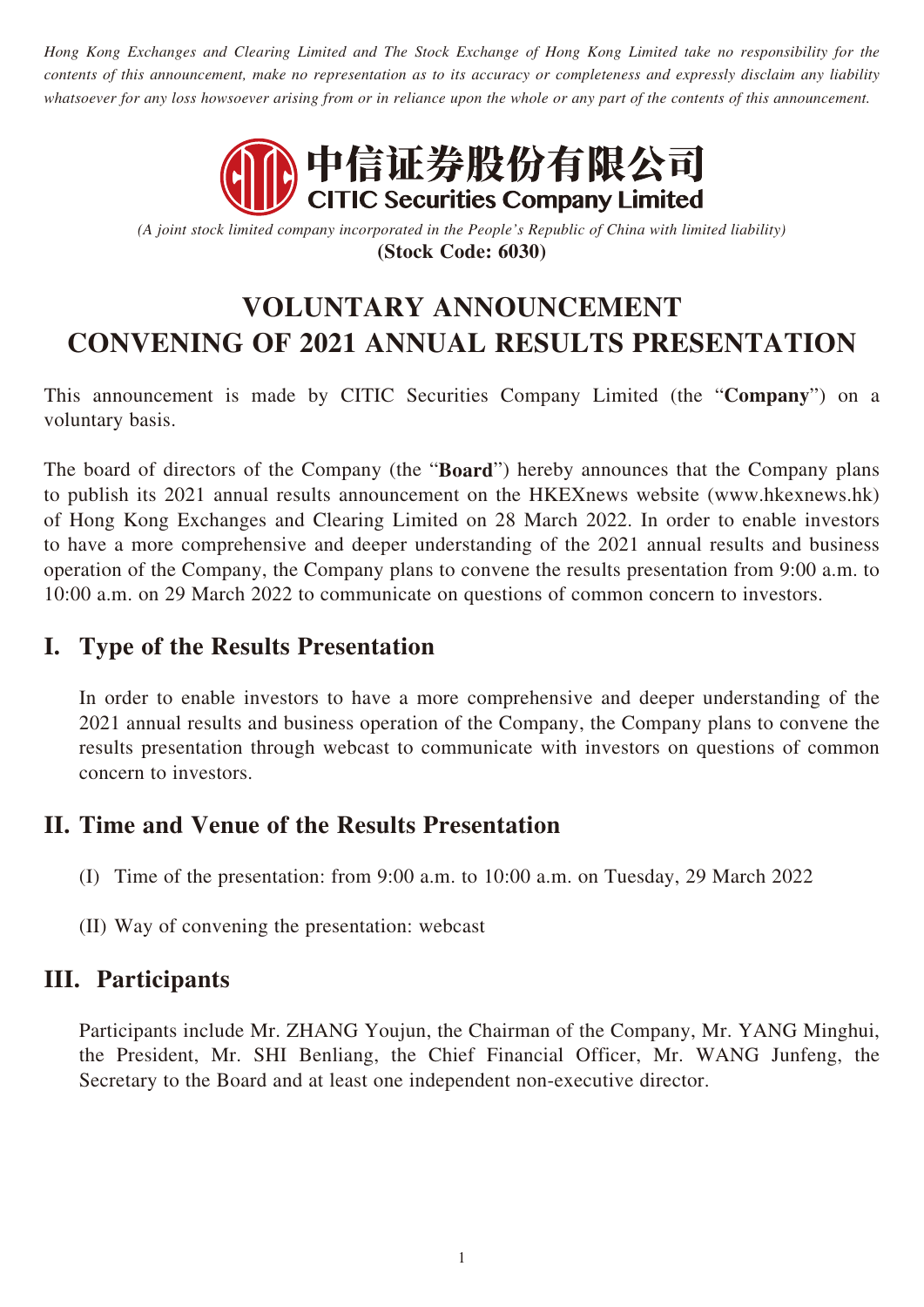# **IV.Ways of Participation of Investors**

(I) Investors can visit the following websites or scan the QR codes to watch the results presentation from 9:00 a.m. to 10:00 a.m. on 29 March 2022.

In Chinese: http://roadshow.sseinfo.com (SSE Roadshow) ; <https://rs.p5w.net/html/131331.shtml> (Panorama Network) https://roadshow.cnstock.com (CNStock)

In English: <https://rs.p5w.net/html/131332.shtml> (Panorama Network)

Or scan the following QR codes to watch the live webcast



Chinese Channel English Channel



(II) The Company will provide channels for investors to raise questions before convening of the results presentation and during the results presentation. Investors may put forward relevant questions by sending emails to the Company's investor relationship email box (ir@citics.com) by 23:59 on 25 March 2022, and may raise questions through the webcast interface of SSE Roadshow (http://roadshow.sseinfo.com) on 29 March 2022. The Company will answer the questions of common concern to investors at the results presentation.

# **V. Contacts and Consultation Methods**

Contacts: the Board's office of the Company

Telephone: 0755-23835383; 010-60836030

Email: ir@citics.com